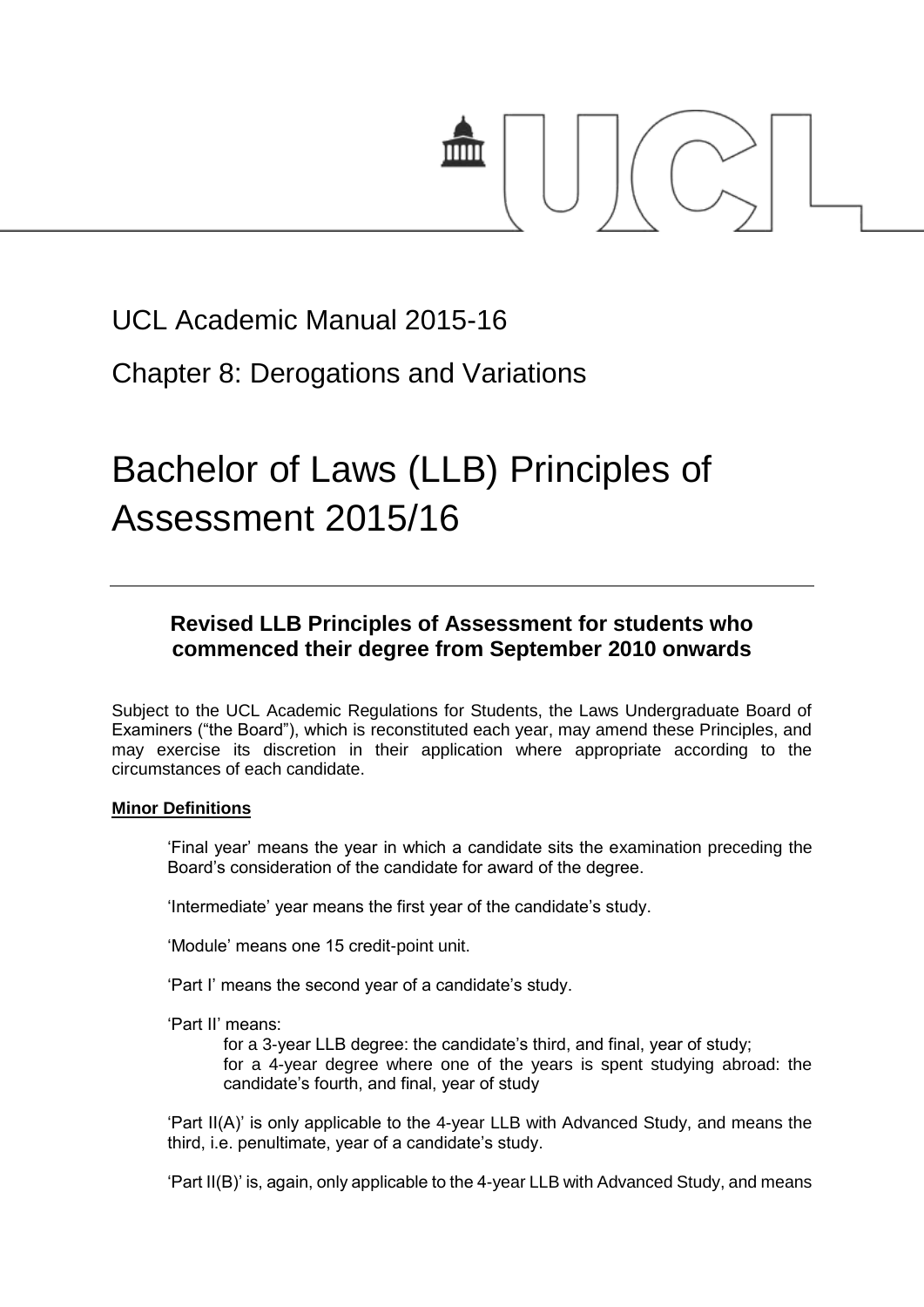the fourth, and final, year of a candidate's study.

#### **Passing a Module**

- 1. The final mark awarded for each module shall be a mark out of a (nominal) 100.
- 2. A candidate passes a module if awarded a final mark of 40 or above.
- 3. Subject to principles 12 and 13, below, concerning cases of non- or late submission, where a single module is assessed by both written examination and course essay candidates will be assessed on the basis of the aggregate mark for both. A candidate may therefore pass a module even where they have failed one element of the assessment for that module, provided that the aggregate mark is a pass.
- 4. A candidate who obtains a final mark of 38 or 39 in **one** module in any year may have their failure in that module excused if the Board considers the candidate to have demonstrated significant strength elsewhere. Where a failure is excused using this procedure, the candidate shall be awarded a mark of 40 in the module in question. A mark raised using this procedure shall be treated for all purposes as a pass mark. However:
	- i. A candidate shall not receive the benefit of this Principle in respect of more than one module that is required for the award of a Qualifying Law Degree.
	- ii. A candidate shall not, subject to a recommendation of the Faculty Extenuating Circumstances Panel to the contrary, be deemed to have demonstrated significant strength elsewhere for the purposes of this Principle where they have failed more than one module that year.

#### *The Board shall usually take the views of the candidate into account when exercising its power under Principle 4.*

#### **Progression**

- 5. A candidate passes a year if they pass all modules studied that year.
- 6. A candidate who passes a year shall be entitled to progress to the next year.

#### **Extenuating Circumstances**

- 7. A Faculty Extenuating Circumstances Panel shall have authority to consider circumstances notified *in the proper form* (and supported by appropriate evidence) which may have affected a candidate's:
	- i. performance in one, any, or all examination(s);
	- ii. ability to submit one, any, or all course essay(s) on time, or at all;
	- iii. performance in one, any, or all course essay(s); or
	- iv. performance during the academic year.

The Panel shall make recommendations to the Board of Examiners, indicating to which part of the assessment its recommendation relates.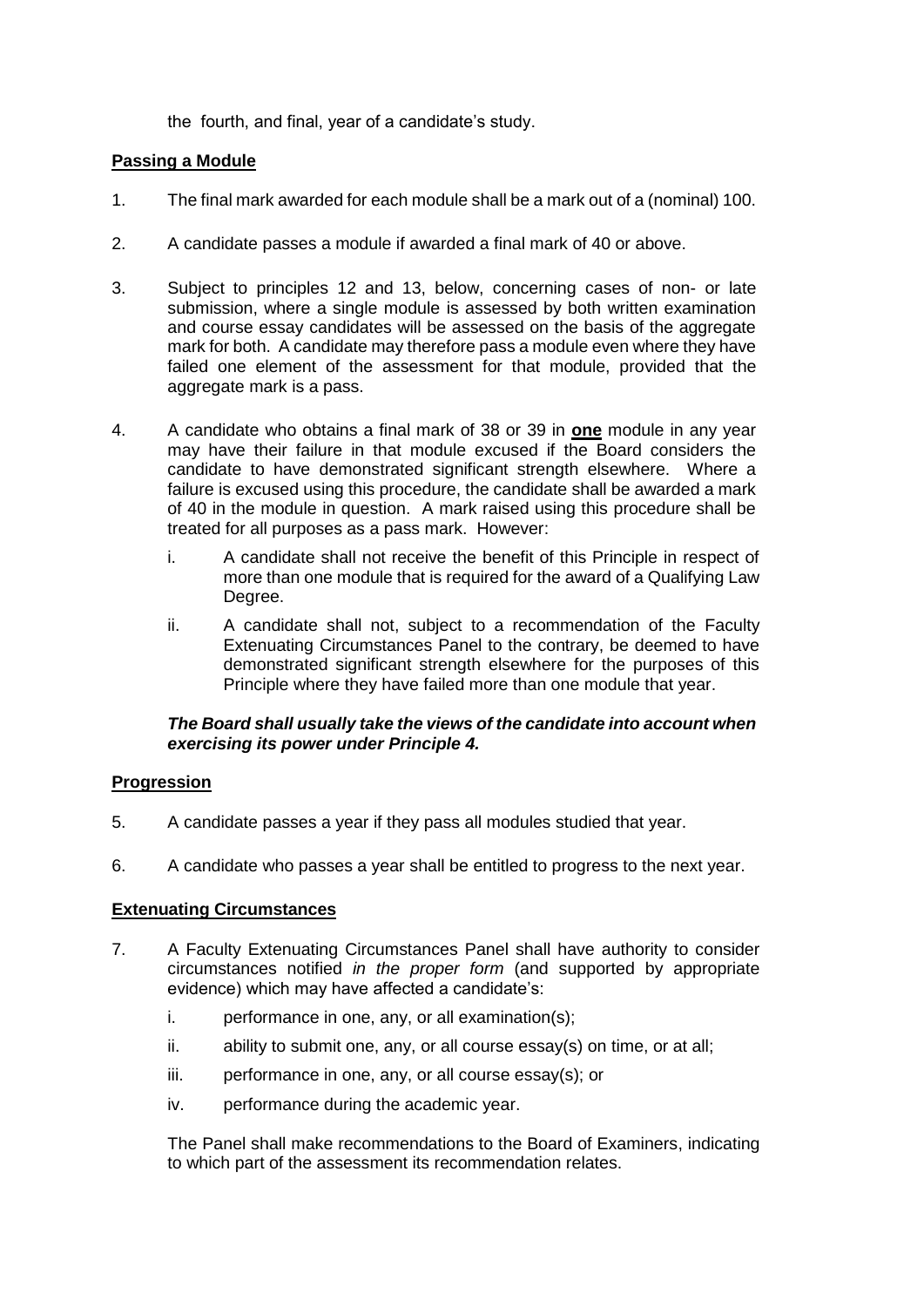#### **Failures: Principles applicable to all years**

- 8. A failure in a module shall be considered a "bad fail" where the final mark awarded in that module is below 30.
- 9. Where a failed module is assessed by both written examination and course essay, a candidate who has failed the module on aggregate may elect to carry forward the mark(s) awarded for the essay or to submit a revised essay(s) on the same question(s).
- 10. Where relevant in the following Principles, assessment of whether a candidate has compensating strength elsewhere shall be a matter for the discretion of the Board.
- 11. Where a candidate has failed a module for the first time, their next attempt at the examination and/or course essay in that subject will normally be considered a "second attempt". Any subsequent attempt will normally be considered a "third attempt". The number of attempts a candidate has taken in order to pass a module shall be recorded on their final UCL transcript.

#### **Non-Submission and Absences**

- 12. In the case of an unauthorised absence from an examination or unauthorised non-submission of a course essay, a mark of zero shall be recorded for the element of the assessment which has not been submitted, or the examination that has not been sat. In addition, and irrespective of whether the candidate passes the module on aggregate, the assessment in that module shall be considered incomplete and the candidate shall be required to resit the module.
- 13. In cases of unauthorised late-submission of a course essay:
	- i. Where the essay is submitted up to 24 hours late, the full allocated mark shall be reduced by 5 percentage points
	- ii. The mark shall be reduced by a further 10 percentage points if the essay is submitted during the following six calendar days
	- iii. Where a course essay is submitted more than seven calendar days after the submission deadline, but before the end of the undergraduate examination period, a mark of zero shall be recorded for that element of the assessment, but the assessment shall be considered complete.
	- iv. Where a course essay is submitted after the end of the undergraduate examination period, the late submission shall be treated as nonsubmission and shall fall within Principle 12, above.

In all cases of late-submission the Faculty Extenuating Circumstances Panel may exercise its discretion to suspend these penalties.

#### **Failures in the Intermediate Examinations**

- 14. In their Intermediate year, a candidate who fails in **one** module shall be offered the opportunity to resit the examination / coursework in that module provided:
	- i. the fail is not a bad fail; **and**
	- ii. the candidate has compensating strength elsewhere.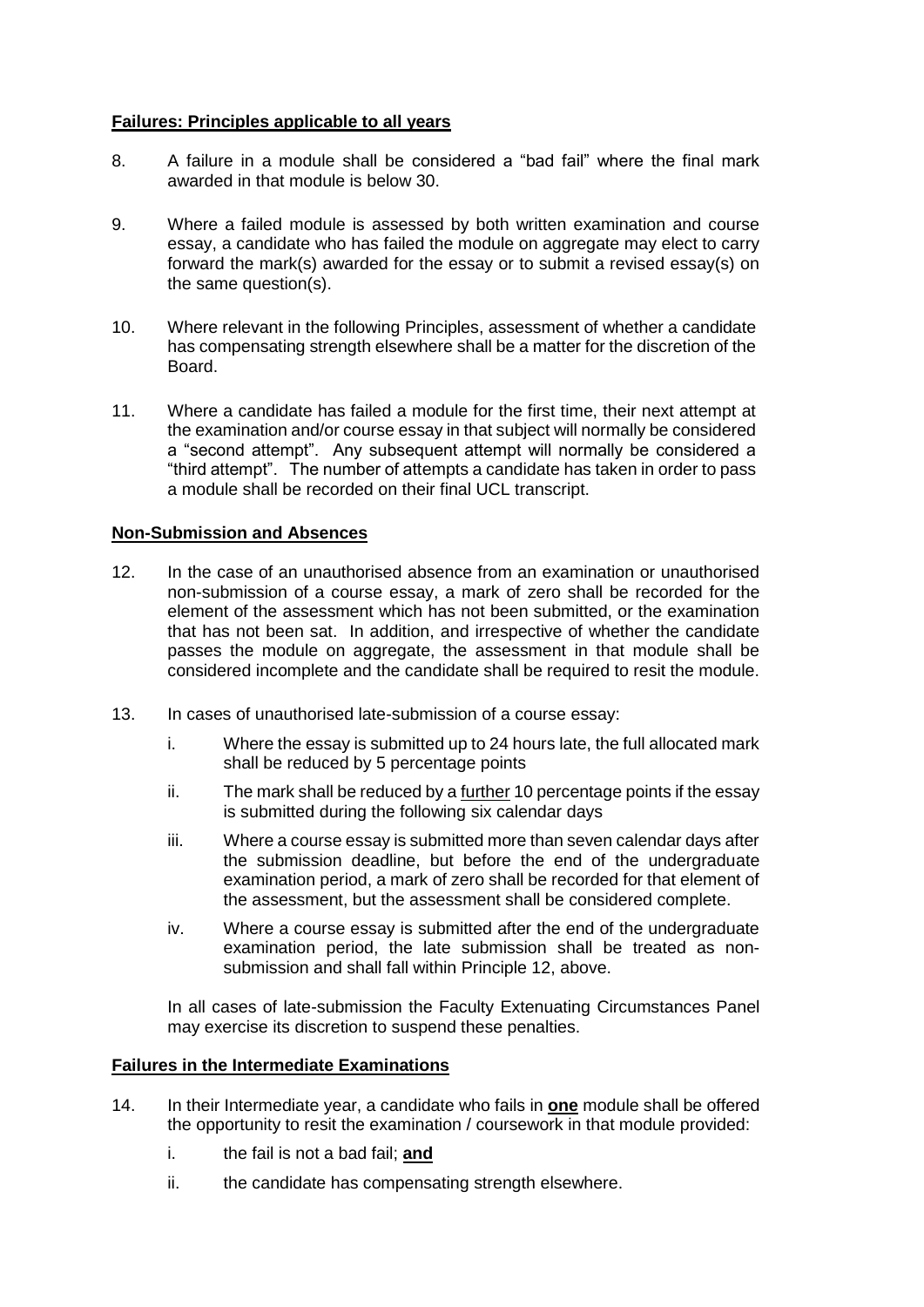15. A candidate who fails **two or more** modules in their Intermediate year, **OR** who does not satisfy the conditions of Principle 14(i) and (ii), above, shall be required to resit the examinations and/or course essays in **all** modules taken that year ("resit the year").

#### **Failures in Resit Examinations: Intermediate Year**

- 16. Where a candidate who is resitting in a **single** module fails the resit in that module, they will normally be required to resit the year.
- 17. Where a candidate who is **resitting the year** does not pass **all** modules at that sitting, their studies will normally be terminated.

#### **Failures in the Part I or Part II(A) Examinations**

- 18. In their Part I or Part II(A) year, a candidate who fails **one** module may be offered the opportunity to resit the examination / coursework in that module provided:
	- i. no fail is a bad fail; **and**
	- ii. the candidate has compensating strength elsewhere.
- 19. A candidate who fails **two or more** modules in their Part I or Part II(A) year, **OR** who does not satisfy the conditions of Principle 18(i) and (ii), above, shall be required to resit the year.

#### **Failures in Resit Examinations: Part I and Part II(A) Years**

- 20. Where a candidate who is resitting in a **single** module fails the resit in that module, they will normally be required to resit the year.
- 21. Where a candidate who is **resitting the year** does not pass **all** modules at that sitting, their studies will normally be terminated.
- 22. A candidate shall have a maximum of three attempts at any given module. A candidate who fails to pass a module at the third attempt will normally have their studies terminated.

#### **Failures in Final Year Examinations**

- 23. Where a candidate fails **one** module in their final year, the Board shall have discretion to condone that failure and award a degree provided:
	- i. the Board considers the mark to be capable of condonation; **and**
	- ii. the candidate has compensating strength elsewhere.

#### *The Board shall usually take the views of the candidate into account when exercising its power under Principle 23.*

24. A condoned failure in a module sat in a candidate's final year may be considered sufficient to reduce an overall classification by one class. Therefore a 1<sup>st</sup> class profile could be reduced to a  $2(1)$ , a  $2(1)$  profile could be reduced to a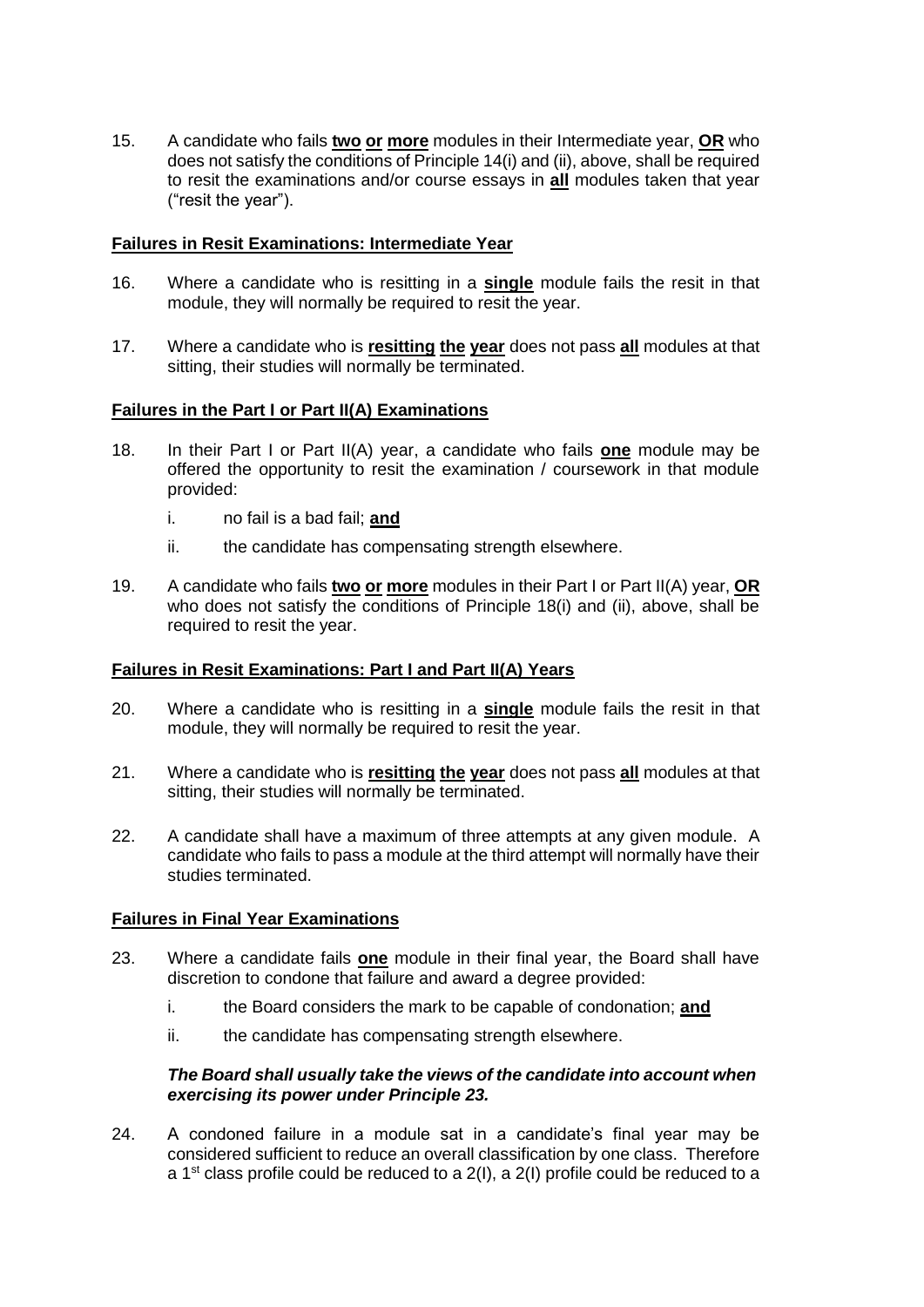$2(11)$ , a  $2(11)$  profile could be reduced to a  $3<sup>rd</sup>$  and a  $3<sup>rd</sup>$  class profile could be reduced to an Ordinary (i.e. non-honours) degree.

- 25. If the Board exercises its discretion under Principle 23, above, and decides **not** to condone a failure, the candidate shall be required to resit the year.
- 26. A candidate who fails **more than one** subject in their final year, **OR** who does not satisfy the conditions of Principle 23(i) and (ii), above, shall be required to resit the year.

#### **Failures in Resit Examinations: Final Year**

27. Where a candidate who is resitting the final year does not pass **all** modules, their studies will normally be terminated.

#### **Scheme of Award for Students Commencing an LLB degree from September 2010**

- 28. For the purposes of classifying all degrees except those mentioned in Appendix I to these Principles of Assessment, marks obtained in the Intermediate year shall be discarded.
- 29. A candidate who obtains the following number of credit-points of pass marks shall be entitled to an Honours Degree:
	- i. In a three-year degree course: 120 credits; or
	- ii. In a four-year degree course in Law with Advanced Studies: 180 creditpoints; or
	- iii. In a four-year degree course in Law with a European Legal System or Law with Another Legal System: 120 credits
- 30. Class marks (out of a nominal 100, with a pass mark of 40) are: **III**  $\geq$  40; **II**(2)  $\geq$  50; **II**(1)  $\geq$  60; **I** $\geq$ 70
- 31. A candidate will usually be awarded the highest class of honours in which they have achieved:
	- i. In a three-year degree course: 60 credit-points of class marks at, or above, that level; or
	- ii. In a four-year degree course in Law with Advanced Studies: 90 creditpoints of class marks at, or above, that level; or
	- iii. In a four-year degree course in Law with a European Legal System or Law with Another Legal System: 60 credit-points of class marks at, or above, that level.

**Provided**, in each case, that their performance is sound.

32. The following list of average marks shall assist the Board in assessing whether a candidate's performance is sound: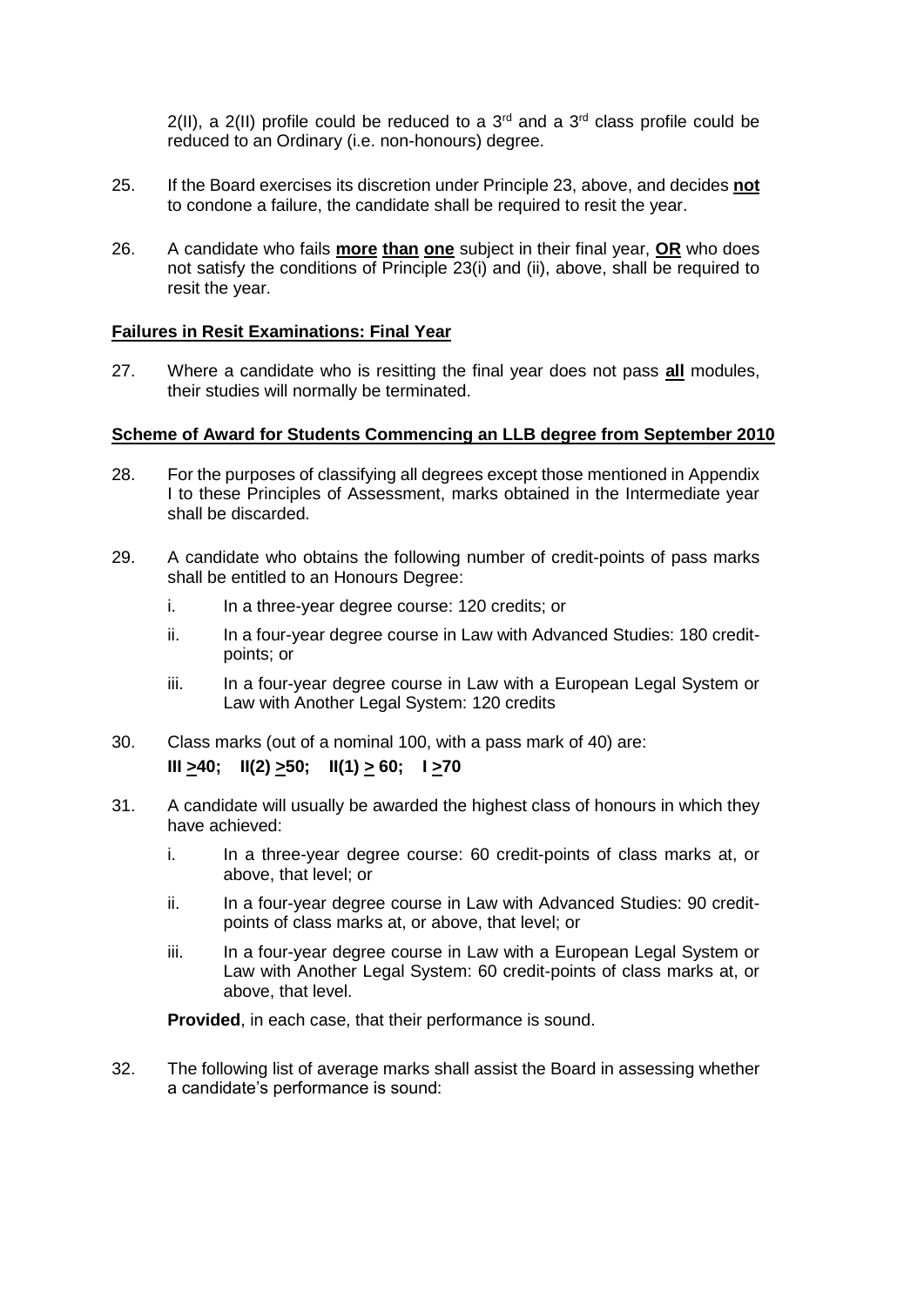| <b>Class</b> | Average |
|--------------|---------|
|              | 67      |
| II(1)        | 60      |
| II(2)        | 50      |
| Ш            | 40      |

- 33. If a candidate does not satisfy the requirements of Principle 32: where a candidate's performance in their final year examinations shows an improvement over their performance in the previous year's exams this will be considered in the candidate's favour but a decline in standard in the final year examinations will not be counted to the candidate's detriment. So-called "exit velocity" shall apply across all class boundaries.
- 34. Exit velocity occurs only when a candidate attains at least 45 credits at, or above, the relevant class in their FINAL year of study.

#### **Appendix 1 – Exceptions**

The LLB Principles of Assessment apply to all undergraduate LLB degrees awarded by UCL, subject only to the exceptions set out in this Appendix.

#### **Students taking the LL.B English and German Law or the LL.B/JD.**

Candidates in each of these programmes are required to have passed the examinations in the Intermediate and Part I stage of the LL.B and those examinations of the partner university that are required for the award of the partner university degree.

#### **LL.B English and German Law**

If candidates for the LL.B English and German Law opt to write a long essay under the supervision of a member of the Faculty of Laws at UCL in their final year, the mark awarded for the essay will be recorded as a mark in Part I for the purposes of classification of the LL.B degree.

The results of examinations taken at University College London and any long essay submitted to UCL are used to calculate the overall classification of the LL.B element of the LL.B English and German Law. A candidate will usually be awarded the highest class of honours in which they have achieved 45 credits of marks at, or above, that level, provided that at least one of the highest marks was awarded in respect of a Part I examination or a long essay submitted to UCL, and provided that their performance is sound .

Sound performance is to be interpreted in accordance with Principle 32.

The average used for the purposes of assessing sound performance is to be calculated based on the marks obtained by a candidate in **all** Intermediate and Part I modules, and the long essay if completed under the supervision of a member of the Faculty of Laws at UCL.

#### **LL.B/JD**

The results of examinations taken at University College London are used to calculate the overall classification of the LL.B element of the LL.B/JD. A candidate will usually be awarded the highest class of honours in which they have achieved 45 credits of marks at, or above,